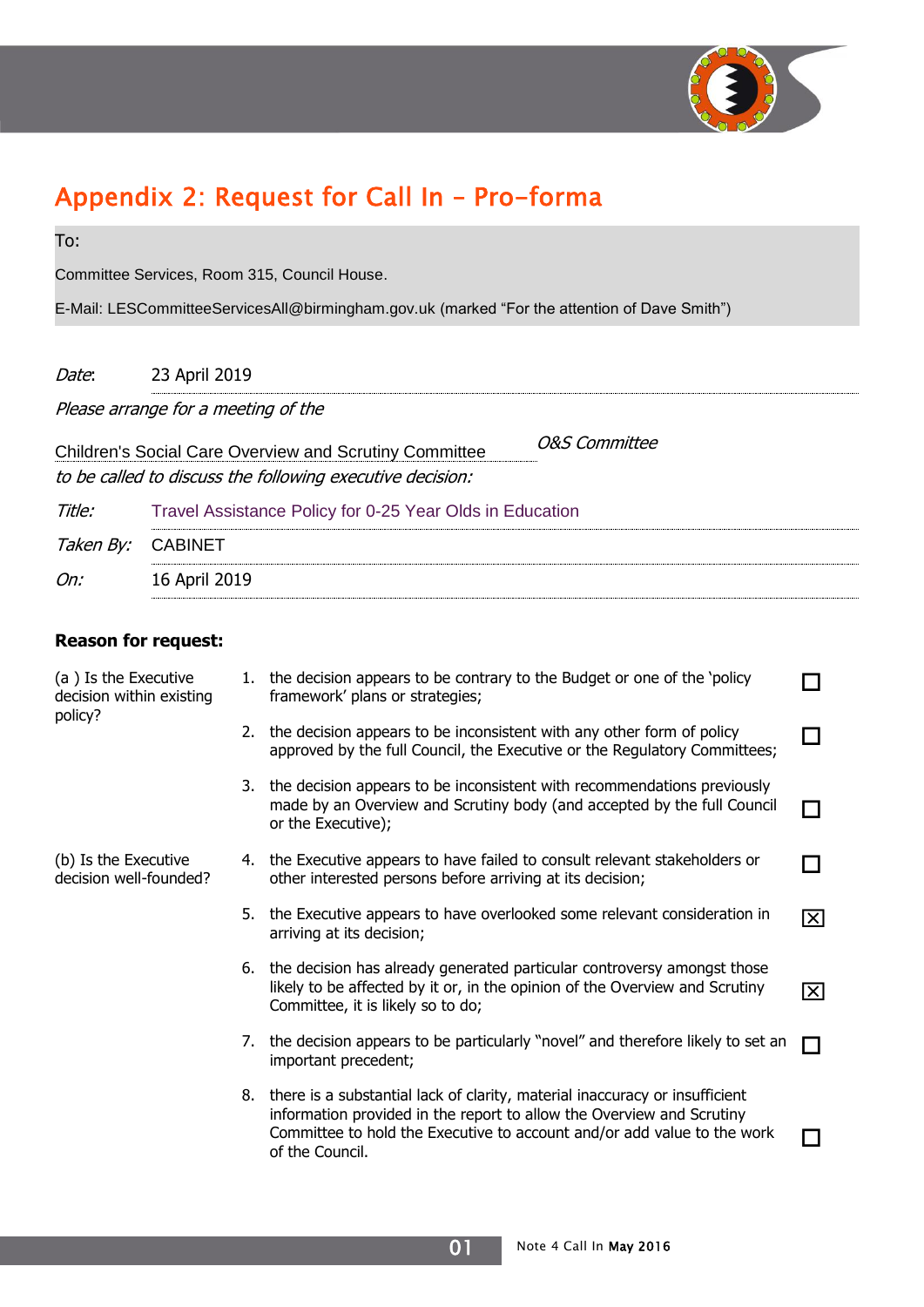

(c) Has the Executive decision been properly taken?

- 9. the decision appears to give rise to significant legal, financial or propriety  $\boxed{\times}$  issues;
- 10. the notification of the decision does not appear to have been in accordance with council procedures;

(d) Does the Executive decision particularly affect a District?

11. the decision appears to give rise to significant issues in relation to a particular District.

**Councillor** 

Alex 145

Cllr Alex Yip

(Signed)` (Print Name)

**Councillor** 

Debbillany

(Signed) (Print Name)

Cllr Debbie Clancy